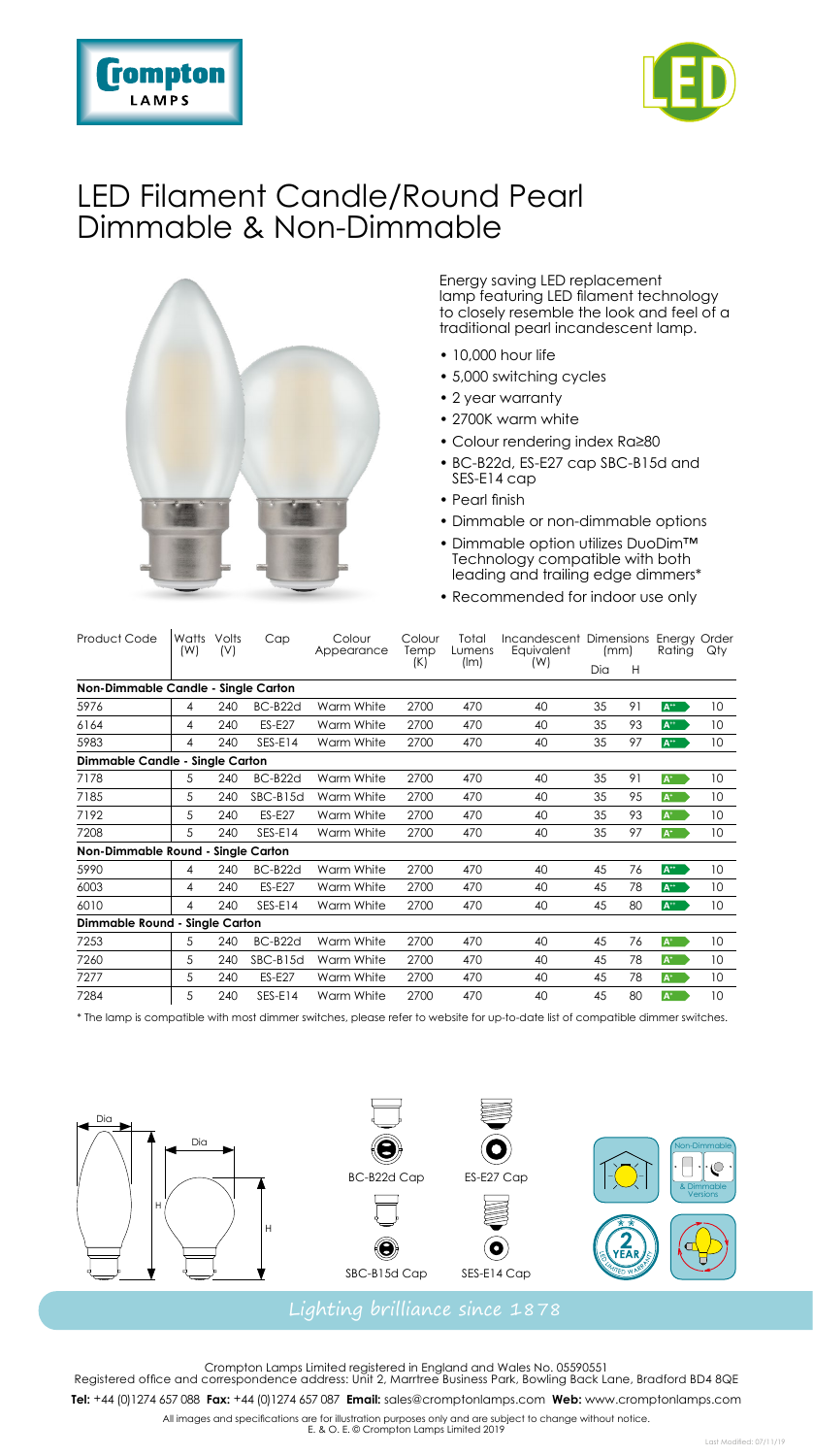

Dimmer Compatibility



# LED Filament Candle Pearl Dimmable



 $\overline{1}$ 

The below table is designed to help you choose a suitable dimmer switch for your Crompton Lamp dimmable product. Crompton Lamps have extensively tested<br>the below dimmer switches to evaluate<br>their dimming function and to make sure<br>the dimmer switch meets our dimming<br>compatibility standards.

All compatible dimmer switches may require low end trimming.

For guidelines on dimmer switches not listed below, or for more information please contact Crompton Lamps.

| Manufacturer | Dimmer Model      | Dimmer<br>Wattage | Dimmer<br>Type | Lamps Tested<br>Per Circuit | <b>Notes</b>                        |
|--------------|-------------------|-------------------|----------------|-----------------------------|-------------------------------------|
| Aurora       | AU-DSP401         | 60W-400W          | Leading        | $1 - 5$                     | Steps 0 - 20%                       |
| Aurora       | AU-DSP651         | 75W-650W          | Leading        | $1 - 5$                     | Steps 0 - 20%<br>Flickers 95 - 100% |
| Aurora       | AU-DSP400X        | 60W-400W          | LED            | $1 - 5$                     | Slight flicker at all levels        |
| Danlers      | DQDGEU400W        | 40W-400W          | Trailing       | $1 - 5$                     | Does not dim below 50%              |
| Danlers      | <b>DSS1D 250W</b> | 40W-250W          | Leading        | $1 - 5$                     | Steps 0 - 50%                       |
| Danlers      | DP1D 400WIET      | 60W-400W          | Leading        | $1 - 5$                     | Steps 0 - 20%                       |
| Danlers      | <b>DPDLED</b>     | 5W-250W           | Leading        | $1 - 5$                     | Steps 0 - 20%                       |
| Zano         | <b>ZGRIDLED</b>   | 5W-250W           | LED            | $1 - 5$                     | Dims smooth 5 - 100%                |
| Zano         | ZANOMO500         | 11W-50W           | Leading        | $1 - 5$                     | Dims 0 - 100%<br>Steps 0 - 20%      |
| Varilight    | V-Pro JQP401W     | 10W-400W          | Trailing       | $1 - 5$                     | Dims smooth 0 - 100%                |
| Varilight    | V-Pro JQP252W     | 10W-250W          | Trailing       | $1 - 5$                     | Dims smooth 0 - 100%                |
| Eaton        | P9131             | 60W-250W          | Leading        | $1 - 5$                     | Dims 0 - 80%<br>Steps 0 - 20%       |

The below list of dimmer switches have also been tested by Crompton Lamps and do not meet our dimming compatibility standards. Crompton Lamps does not recommend the use of any of the below dimmer switches as they may cause lamp/dimmer failure. Danlers: DSS1D 400W

Crompton Lamps Limited registered in England and Wales No. 05590551 Registered office and correspondence address: Unit 2, Marrtree Business Park, Bowling Back Lane, Bradford BD4 8QE

**Tel:** +44 (0)1274 657088 **Fax:** +44 (0)1274 657087 **Email:** sales@cromptonlamps.com **Web:** www.cromptonlamps.com

All images and specifications are for illustration purposes only and are subject to change without notice. E. & O. E. © Crompton Lamps Limited 2019